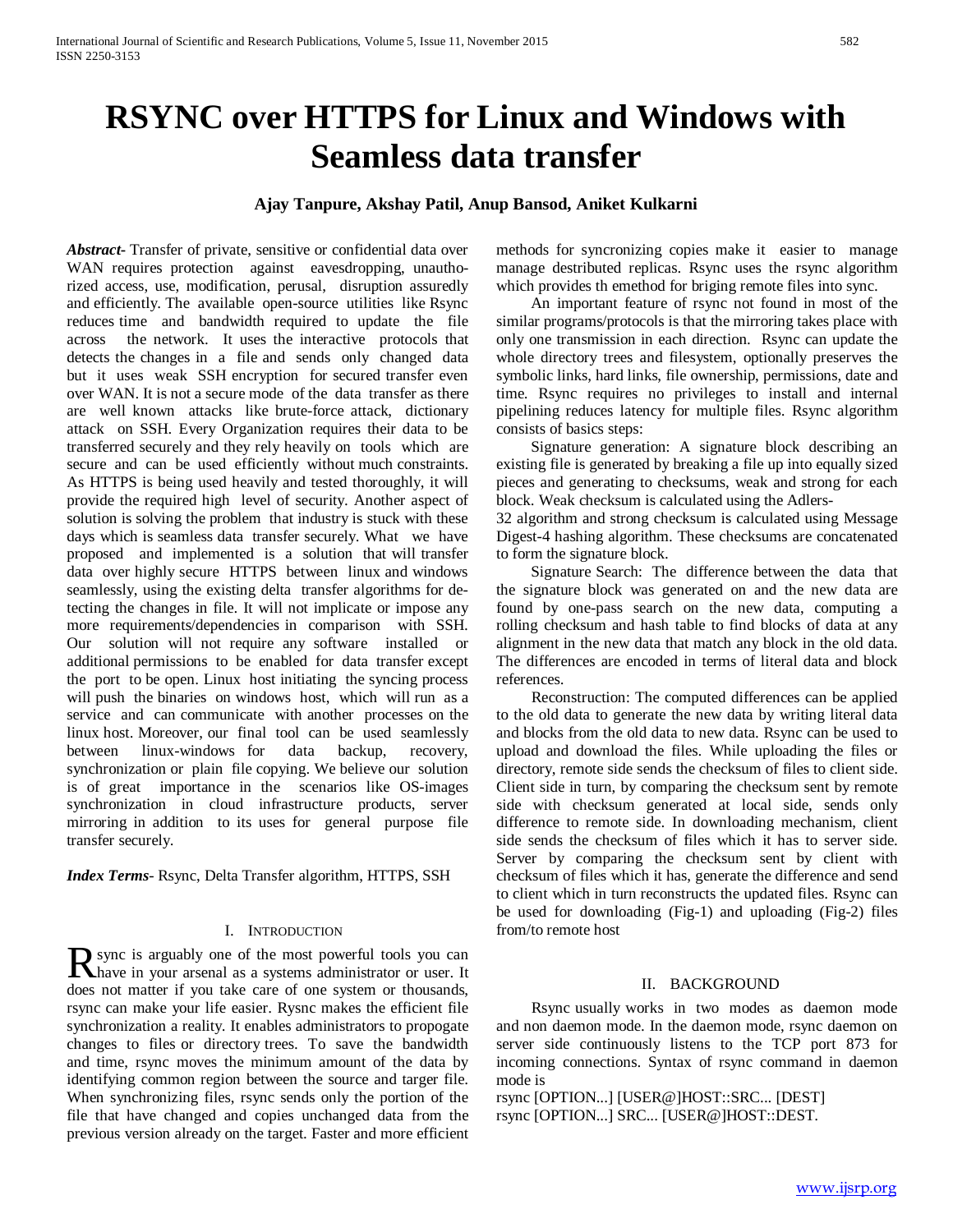

**Fig. 1: Download process**



**Fig. 2: Upload process**

 In the non-daemon mode, rsync connects to remote side side using remote shell SSH or RSH.Client side rsync starts the rsync process on the server side using SSH.Syntax of rsync command in non- daemon mode is

rsync [OPTION...] [USER@]HOST:SRC... [DEST] rsync [OPTION...] SRC... [USER@]HOST:DEST

 In non-daemon mode is widely used as it provides the en- cryption of data. Despite of these features of the rsync, its shortcomings regarding the data security preclude its use. We address one specific shortcoming. The encryption of the SSH is too weak to use over the network as there are many well known attacks like bruteforce attack, dictionary attack. To overcome this security threat of the existing rsync we are trying to make data transfer over HTTPS. HTTPS is widely used these days and it tested thoroughly. It provides high level of security as it uses SSL/TLS protocol and provide authority certificates. HTTPS has not much dependency on client side or server side and works on all platforms. Also there are no tools which can be used with both unix-like and windows-like operating system seamlessly with no dependency on target side.

## III. DESIGN

 Design revolves around the original rsync algorithm for synchronizing the files at remote location. HTTPS is better option to overcome the security issue in data transfer over



**Fig. 3: Linux-Linux**

the network. Our design can be used with linux and windows provided the process of syncing initiated by the linux side only.

 Linux-Linux: In this case, both the local and remote sides are linux. In existing rsync, using remote shell, rsync process is invoked on the remote side, and data transfer takes place over SSH or RSH. In our design, rsync process is started on the remote side using SSH as existing rsync does. Rsync contains embedded HTTPS server which runs as the thread when invoked. When we are uploading the files to remote side, new HTTPS server process is started inside rsync process on remote side. Once HTTPS server process is started on the remote side, handshaking is done between the HTTPS server and local side. HTTPS server should have the authority certificates. Remote side sends the checksum of files to local side. By comparing the checksum sent by the remote side with checksum of file present at local side, local rsync generates the difference and send it to remote side. All these communication takes place over HTTPS instead of SSH. Main thread of rsync process has functionality to reconstruct the files from the old version and the differences sent over HTTPS. In the case of downloading the files from the remote side, HTTPS server will be started on local side instead of remote and invoked rsync on remote side. Once handshaking is done between the HTTPS server at local side and the remote rsync process, actual data starts. Local side sends the checksum of the files to the remote side. Remote side compares the checksum sent by local side with checksum of the files which it has and generates the differences. These differences are sent to local side using which; local side rsync generates the new files from old versions and difference. All the communication takes place over HTTPS. Once data transfer is over, processes rsync and HTTPS server are terminated and connection between the local side and remote side is closed. Refer Fig.-3.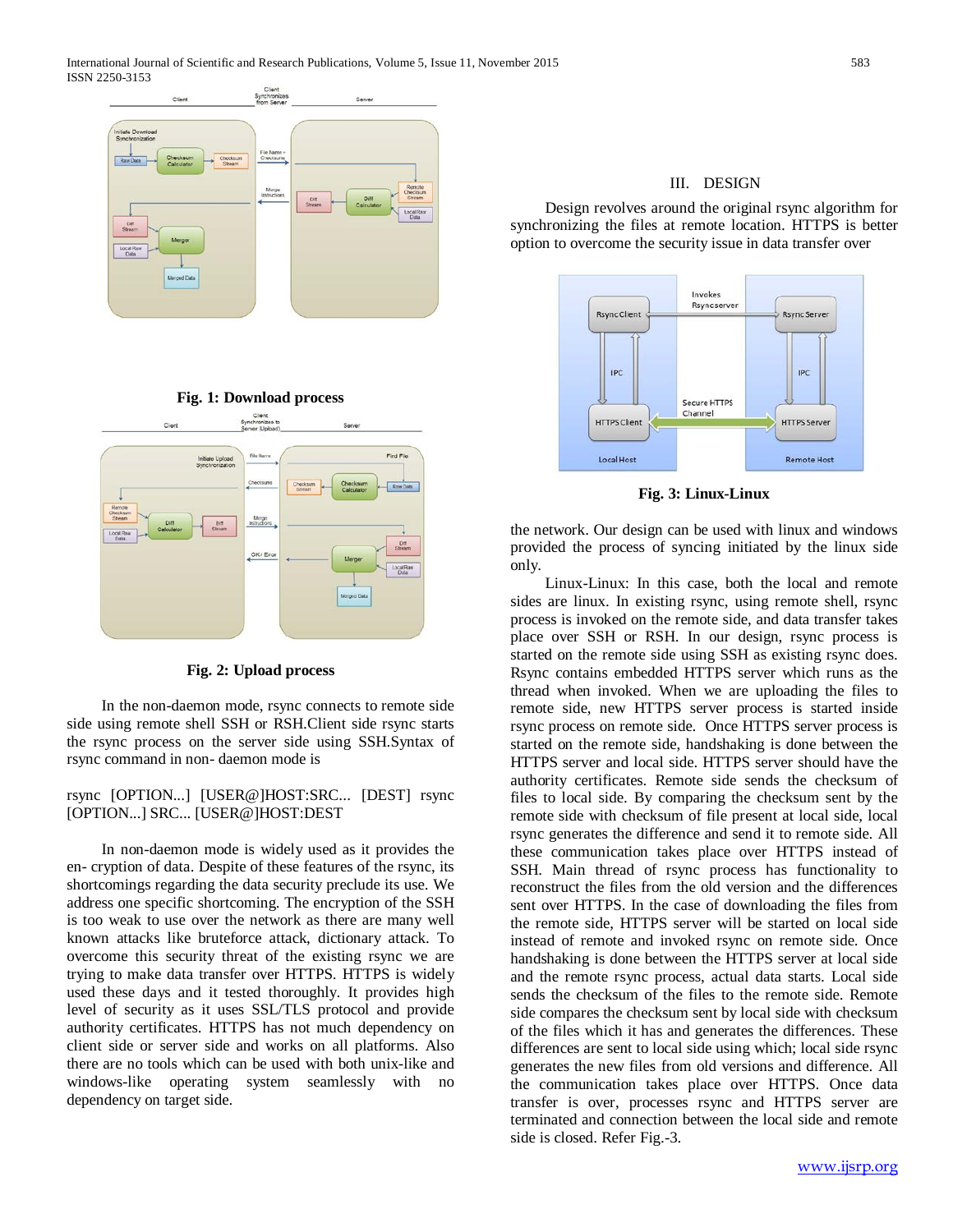Linux-Windows: In this case, local side is linux and remote side is windows. In our design, there is no prerequisite of any software installed on windows so it can be used seamlessly. User will provide w option in the rsync command mentioning that remote side is the windows.

 Linux side uploads the binaries of rsync on the windows side. These binaries runs as service named rsyncd. Service rsyncd contains logic for rsync same as running on the linux side and HTTPS server. Samba API are used for uploading binaries on the windows side run as service.



#### **Fig. 4: Linux Windows**

 Admin share is needed to be enabled on the windows side and user control access level should be set to lowest level. While uploading the file, after the handshaking is done between the linux side rsync and HTTPS server on windows which is running as service, rsync on linux sends the HTTPS request for the checksum of the files. Linux side rsync compares the checksum with checksum of files present at local side and generate the difference. These differences are sent to windows side HTTPS server which in turns passes it to the rsync which is also running as service and reconstruct the undated file. When downloading files, HTTPS server is started on the linux side and it sends the checksum of files to windows. Rsync on windows compares checksum sent by linux with checksum of files which are present at local side and send the differences to HTTPS server on the linux. Linux side Rsync generates the updated files from old version and differences. Once the syncing process is complete, rsync on linux side stops and uninstalls the rsyncd service running on the windows. Refer Fig.-4.

#### IV. SYNCHRONIZATION

 HTTP protocol works on the request-response mechanism. To get some data from the HTTPS server, HTTPS client need to send the request to server, server in response send the actual requested data back to client. But rsync protocol sends the complete bolck of checksum or differences of checksum. So, we have added a new control character say,Kc , in the rsync protocol. When data is not ready on the pipe from the rsync client to HTTPS client or from rsync server to the HTTPS server, HTTPS client or HTTPS server will send control character Kc , so other ends process i.e HTTPS server or HTTPS client can negect that and check for the pipes from the Rsync processes. Because of it, we make rsync protocol work like request-response of HTTP.

#### V. FUTURE WORK

 Currently rsync algorithm uses the Adlet-32 algorithm for calculating rolling checksum and MD5 algorithm for calculating the hash value of block of the data. MD5 algorithm is not the collision resistance. MD5 algorithm generates the 128 bits of the hash value for given data block. There is possibility that two blocks of data can have the same hash value. The probability of having same hash value is very less equal to 1-128. Thus other hashing algorithm can be used in rsync algorithm. As per our design, updated rsync will work for the linux and windows operating system, this constraint can extended to many other platforms like Solaris, macOS etc as updated rsync will be used in WAN and many hosts can different operating system. For the synchronization purpose we have added the control data Kc , there is the probability that, actual rsync data is same as the control data. Though there is very less probability of being same data 216 , It can make rsync protocol behave abnormally. This can be resolved by adding some hash function to generate control data.

## VI. CONCLUSION

 Updated rsync will work over HTTPS which ensures the security of the data being transferred. As windows operating system is widely used, and there is no need of any software installed on the windows host, it will prove efficient to use in WAN. Windows user will not need anything installed on the windows system except the admin share enabled. As the only the differences between the files will be sent as per the rsync algorithm, bandwidth will saved.

#### **REFERENCES**

- [1] A. Tridgell Efficient Algorithms for Sorting and Synchronization ,Australian National University 1999.
- [2] Zahed, K.S.; Rani, P.S.; Saradhi, U.V.; Potluri, A. Reducing storage